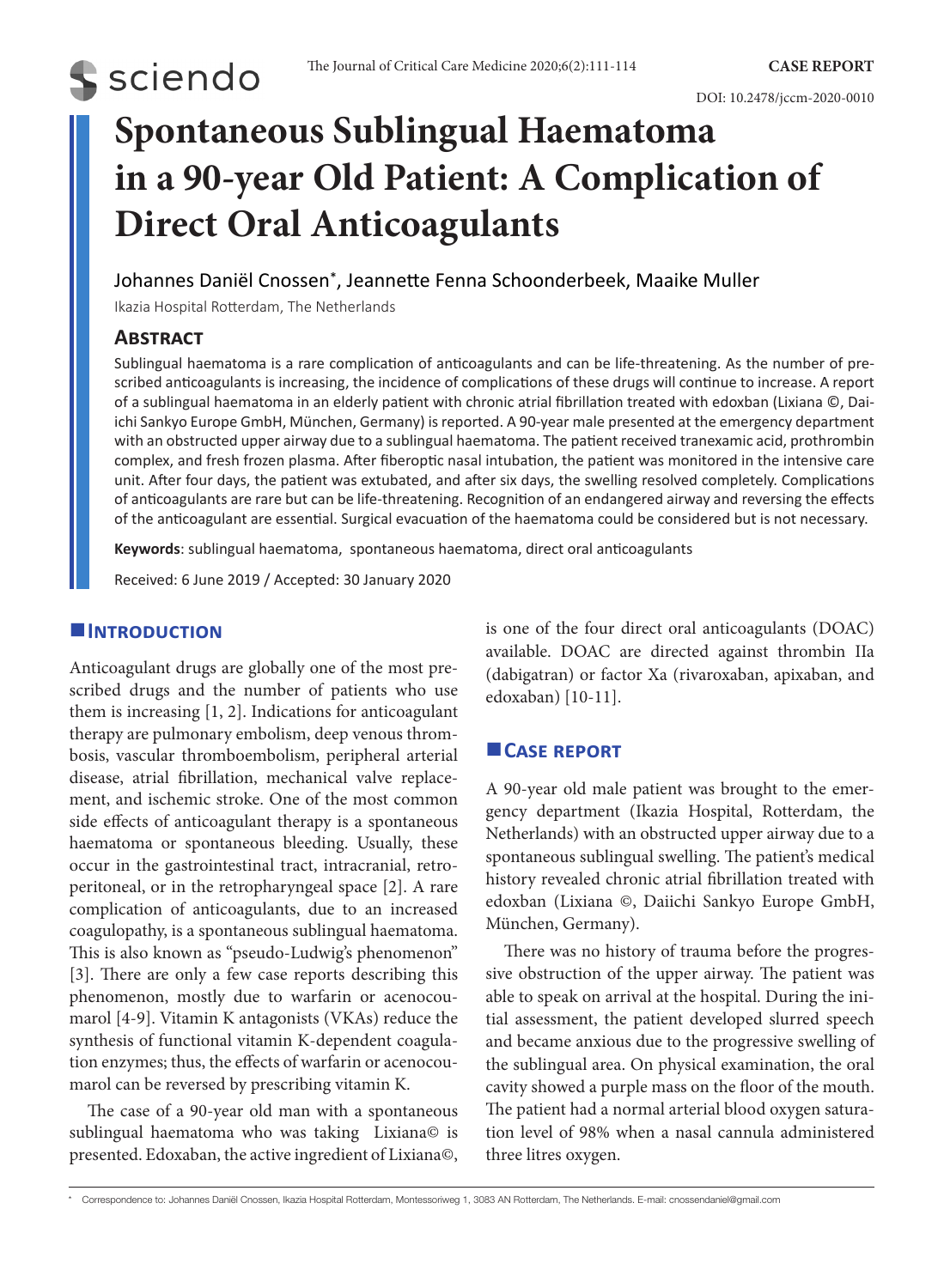**112** • The Journal of Critical Care Medicine 2020;6(2) Available online at: www.jccm.ro

His blood pressure was 220/100 mmHg with an irregular pulse rate of 110 bpm. No cardiogenic muffles were heard on auscultation.

Laboratory results showed a haemoglobin value of 15.5 g/dl (9.4 mmol/L), a thrombocyte count of 204 (150-400 x 109), a normal internationalized ratio of 1.2 (2.5-4.0), prothrombin time of 13 (9-11) seconds, and partial prothrombin time of 28 seconds.

The patient was prescribed an 1ml epinephrine spray (1mg/ml, Centrafarm B.V., Etten-Leur, The Netherlands) and 4 mg intravenous dexamethasone (Centrafarm B.V., Etten-Leur, The Netherlands) to reverse the swelling. The effects of the direct oral anti-

coagulant were reversed with 1000mg tranexamic acid (Pfizer B.V., Capelle aan de Ijssel, The Netherlands), 1000IE prothrombin complex concentrate (Cofact©) (CSL Behring, Breda, The Netherlands), and two units of fresh frozen plasma (Octapharma GmbH, Wenen, Austria). Tranexamic acid, prothrombin complex, and fresh frozen plasma were all administered intravenous.

The patient was brought to surgery to secure the airway. This was achieved with emergency fiberoptic nasal intubation. A CT-scan was obtained after intubation, which is shown in figures 1-4.

The oral anticoagulant was discontinued when patient arrived at the emergency department. After in-



**Fig. 1. Axial image shows a compromised upper airway, and the intubation canula (marked with arrow).** 



**Fig. 3. Sagittal plane. Caudally/bellow from the os hyoideum the CT shows a normal airway (marked with arrows).** 



**Fig. 2. Axial plane. Extension of swelling in the submandibular region, mostly on the right side.** 



**Fig. 4. From the base of the tongue, the vascular structures were prominent, but there was no arterial blush in the tongue (marked with arrows).**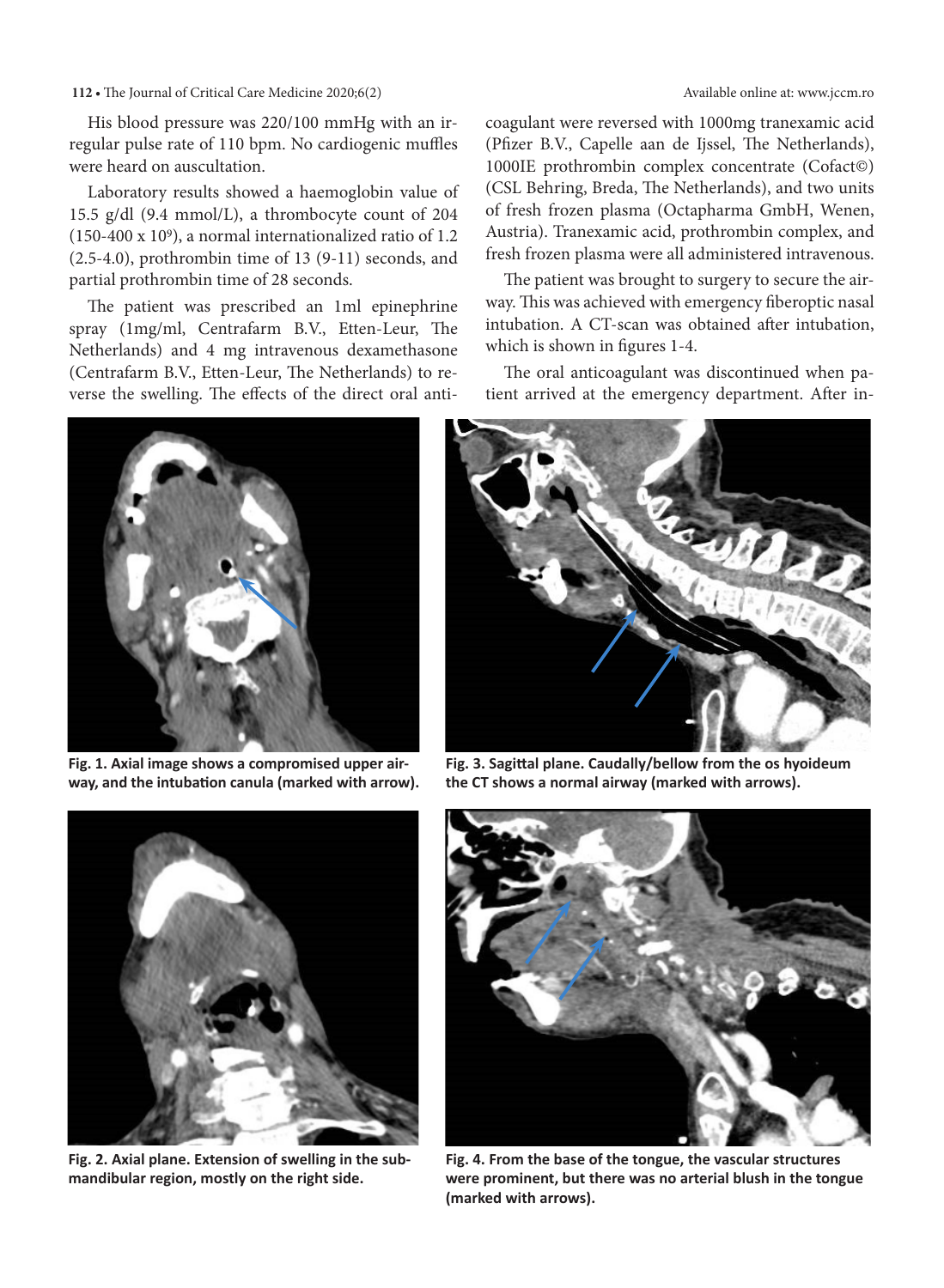tubation, the patient was brought to the intensive care unit for observation, were he remained intubated for four days.

In the following days, it was not necessary to give additional fresh frozen plasma or tranexamic acid. An ENT-specialist conducted a fiberoptic endoscopy on the fourth day after admission, which showed an almost wholly resolved swelling. The patient was extubated after consulting the ENT-specialist. Post-estuation, the patient was able to speak. An arterial blood oxygen saturation level >90% was maintained with two litres of supplemental oxygen.

The swelling had resolved entirely on the sixth day of admission (Figures 5).

#### **Discussion**

This is a case report of sublingual haematoma after the use of direct oral anticoagulants. Spontaneous sublingual haematomas are rare but can have severe consequences as shown by the current case report.

The patient used Lixiana ©. This is the most recently approved DOAC in the Netherlands. Since its distribution in 2011, the number of patients using edoxaban has increased [2]. In recent years, direct oral anticoagulants have been accepted as an alternative for VKAs. Recent studies have shown that DOAC significantly reduces the incidence of haemorrhagic stroke and intracranial haemorrhage compared to VKAs [12, 13]. DOAC are associated with an increased incidence of gastrointestinal haematomas, but the incidence of major gastrointestinal haemorrhage is lower compared to VKA [12-14].

One of the disadvantages of DOAC is the lack of a widely available specific antidote [15]. Recently two



**Fig. 5. Migrated haematoma on the lower neck, after 6 days. Published with permission of the patient.** 

new antidotes for direct oral anticoagulants have been developed. The first is idarucizumab which is a specific antidote for dabigatran. Idarucizumab is a monoclonal antibody with a >350-fold greater affinity for thrombin than dabigatran [16]. More recently, ciraparantag, which is a synthetic water-soluble molecule, has been developed. Ciraparantag is a universal antidote to DOAC that binds heparin, direct factor Xa inhibitors, and thrombin inhibitors [10, 11, 17].

In our opinion, it is best to start general treatment of a spontaneous haemorrhage on arrival at an emergency department. As there is not yet a widely accepted antidote for the treatment of DOAC, initial treatment should consist of reversal of the coagulopathy with tranexamic acid, prothrombin complex, and fresh frozen plasma.

A spontaneous sublingual haematoma is rare but can have enormous consequences which require both adequate and quick treatment. A possible endangered airway should be secured. Endotracheal intubation is preferred, but with a sizeable sublingual swelling, this may be complicated. The first choice of treatment when endotracheal intubation fails is nasal endoscopic endotracheal intubation. In an unsuccessful procedure, a tracheostomy or a cricothyrotomy could be performed to secure the airway.

A review from Karmacharya *et al.* (2015) shows that the mean resolution of haematoma was 7.69 days (±5.44 days). They found no difference in time to resolution of the haematoma in patients who received only medical treatment (vitamin K, FFP, or prothrombin complex concentrate) compared to patients who received medical treatment and treatment for compromised upper airway (cricothyrotomy, tracheotomy, or endotracheal intubation) [18]. In the same review, it was reported that in only one case of sublingual haematoma was surgical incision necessary. In our opinion, surgical intervention should be withheld, as in most case reports the haematoma has been shown to resolve in a few days.

#### **CONCLUSION**

The topic is of high interest, given the fact that more and more patients receive DOAC as an alternative to traditional anticoagulant treatment. Also, a sublingual haematoma can be a life-threatening condition which needs to be treated promptly and adequately. Initial treatment should consist of early recognition of a criti